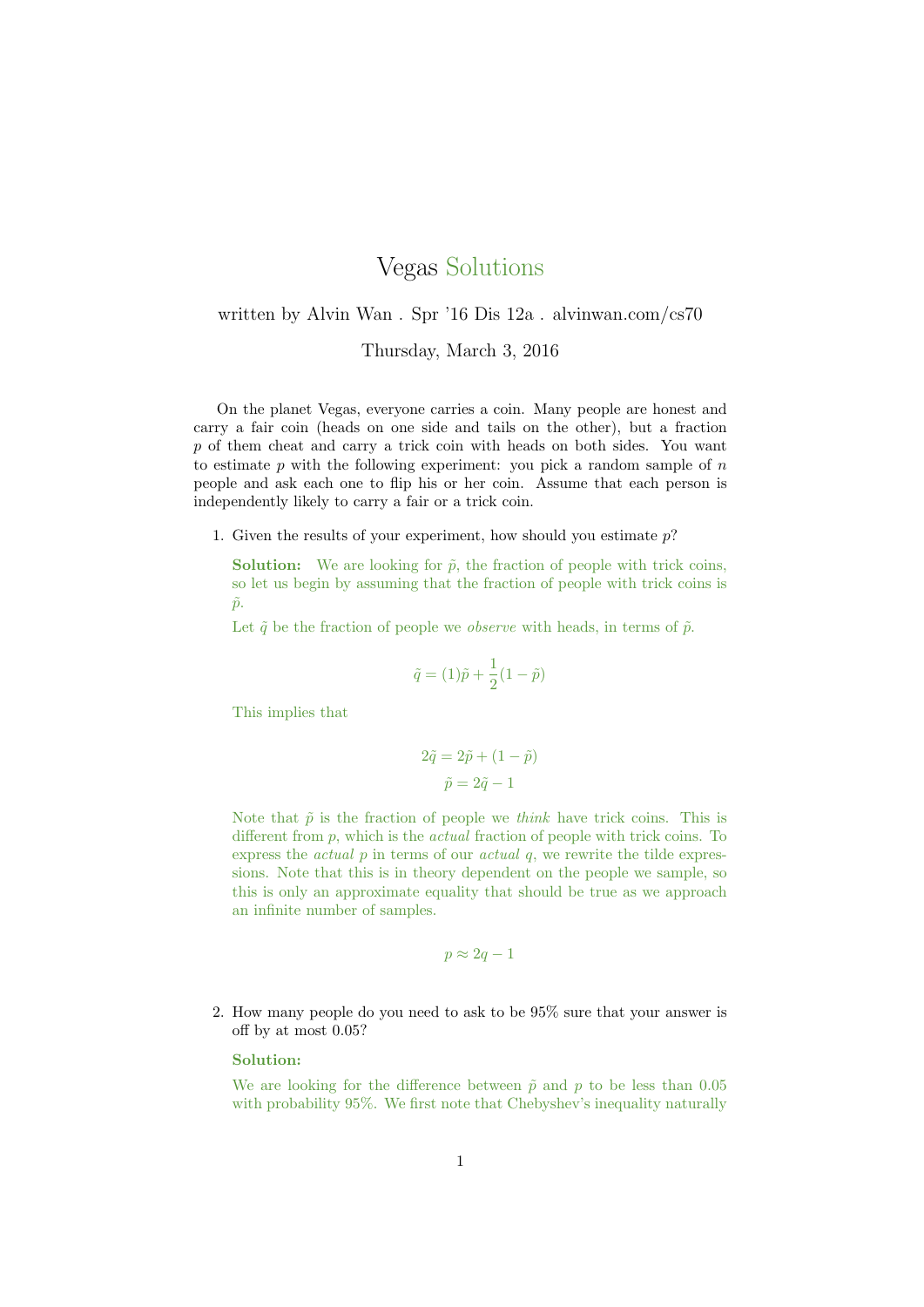follows, as Chebyshev's helps us find distance from the mean with a certain probability. Formally, this is Chebyshev's:

$$
Pr[|X - \mu| \ge a] \le \frac{var(X)}{a^2}
$$

However, we are interested in finding an  $n$  so that we are off by  $at$  most 0.05 with probability  $95\%$ . This is equivalent to being off by at least 0.05 with probability 5%. The latter is answerable by Chebyshev's.

Then, we follow three steps.

Step 1 : Fit to  $|X - \mu| \ge a$ 

.

We first only deal with "your answer is off by at most  $0.05$ ". We can re-express this mathematically, with the following:

 $|\tilde{p} - p| < 0.05$ 

We don't have  $\tilde{p}$ , however, so we plug in q for our  $\tilde{p}$ .

$$
|(2\tilde{q} - 1) - (2q - 1)| \le 0.05
$$
  

$$
|2\tilde{q} - 2q| \le 0.05
$$
  

$$
|\tilde{q} - q| \le 0.025
$$

First, note that with infinitely many samples, the fraction  $\tilde{q}$  should naturally converge to become the fraction q.

 $\mu_{\tilde{q}}=q$ 

We can thus transform this to something closer to our form!

$$
|\tilde{q} - \mu_{\tilde{q}}| \leq 0.025
$$

However, we need to incorporate the number of people we are sampling. So, we multiply all by  $n$ .

$$
|\tilde{q}n - \mu_{\tilde{q}}n| \leq 0.025n
$$

Let us consider again: what is  $\tilde{q}$ ? We know that  $\tilde{q}$  was previously defined to be the fraction of people that we observe to have heads. We are inherently asking for the number of heads in  $n$  trials. In other words, we want  $k$  successes among  $n$  trials, so this sounds calls for a Bernoulli random variable! We will define  $X_i$  to be 1 if the *i*th person tells us heads. This makes

$$
\tilde{q} = \frac{1}{n} \sum_{i=1}^{n} X_i
$$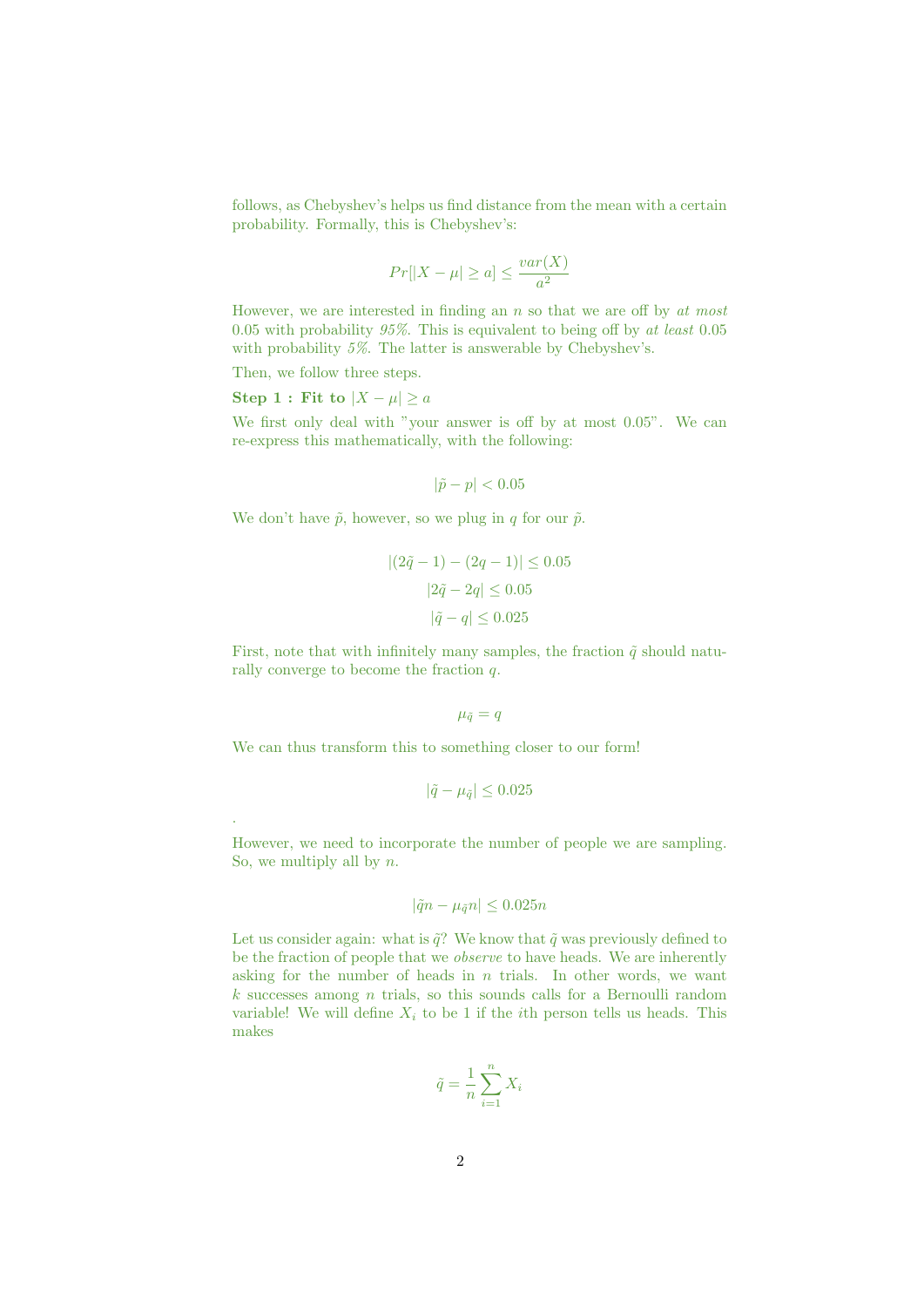To make our life easier, let us define another random variable  $Y = \tilde{q}n$ .

$$
Y = \tilde{q}n = \sum_{i=1}^{n} X_i
$$

Seeing that this now matches the format we need, our  $\alpha$  is 0.025. Our final form is

$$
Pr[|Y - qn| \le 0.025n] \ge \frac{var(Y)}{(n0.025)^2}
$$

Step 2 : Compute  $\frac{var(Y)}{a^2}$ 

.

We first compute  $var(X_i)$ .

$$
var(X_i) = E[X_i^2] - E[X_i]^2
$$

$$
= q - q^2
$$

$$
= q(1 - q)
$$

We then compute  $var(Y)$ .

$$
var(Y) = var(\sum_{i=1}^{n} X_i)
$$

$$
= \sum_{i=1}^{n} var(X_i)
$$

$$
= nvar(X_i)
$$

$$
= nvar(q - 1)
$$

Thus, we have the value of our right-hand-side.

$$
\frac{var(Y)}{a^2} = \frac{nq(1-q)}{(n0.025)^2}
$$

$$
= \frac{q(1-q)}{n(0.025)^2}
$$

## Step 3 : Compute Bound

.

We now consider the remainder of our question: "How many people do you need to ask to be 95% sure...". Per the first paragraph right before step 1, we are actually interested in the probability of 5%. Thus, we want the following.

$$
\frac{var(Y)}{a^2} = \frac{q(1-q)}{n(0.025)^2} = 0.05
$$